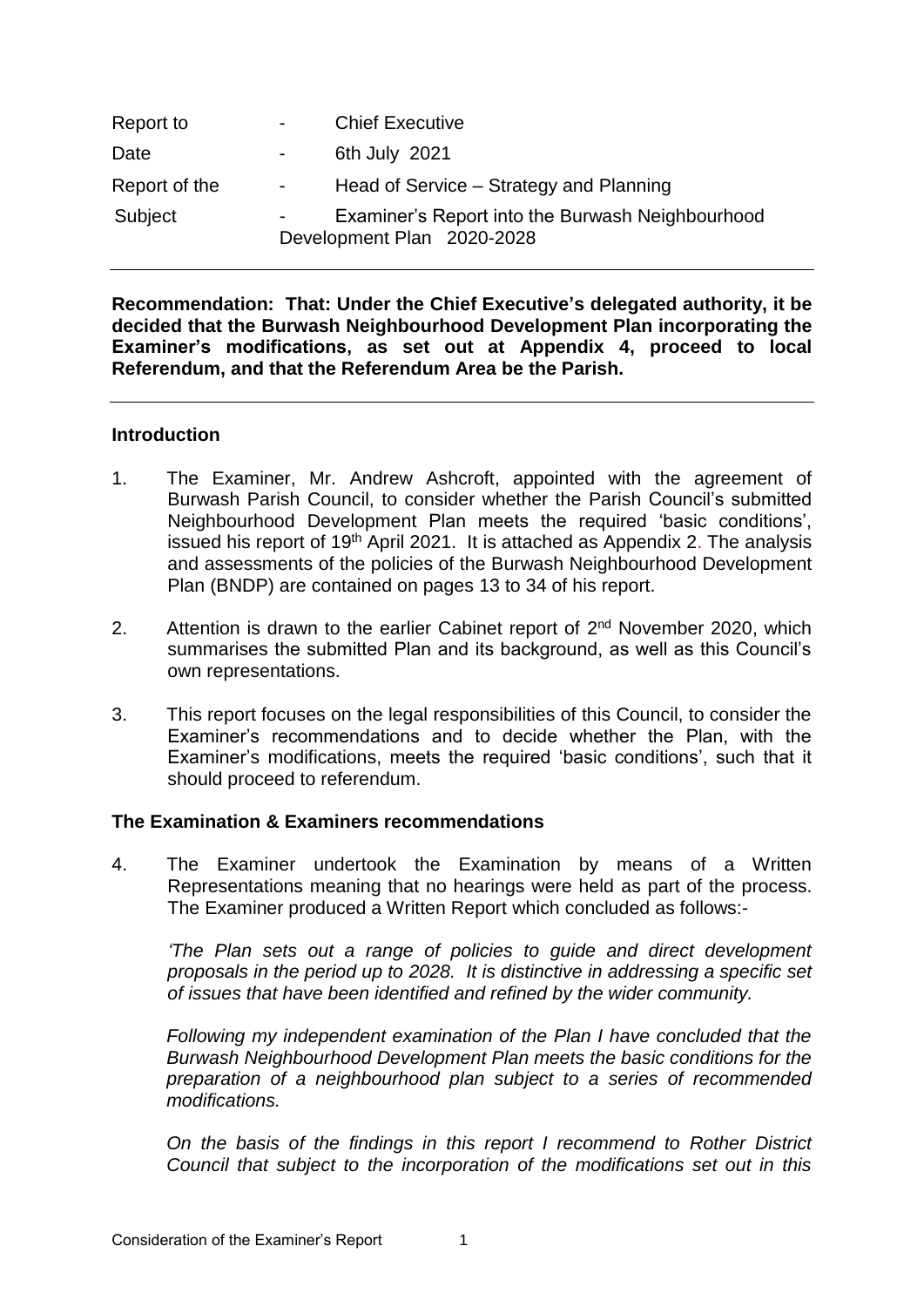*report that the Burwash Neighbourhood Development Plan should proceed to referendum.*

*I am required to consider whether the referendum area should be extended beyond the Plan area. In my view, the neighbourhood area is entirely appropriate for this purpose and no evidence has been submitted to suggest that this is not the case. I therefore recommend that the Plan should proceed to referendum based on the neighbourhood area as originally approved by Rother District Council on 7 June 2016.* 

*I am grateful to everyone who has helped in any way to ensure that this examination has run in an efficient manner.*'

- 5. The recommended modifications include:
	- the relocation of the majority of Section 3 into an appendix of the Plan (by way of background commentary on the work undertaken during Plan preparation and the content of the Plan itself)
	- the incorporation within the revised Section 3 of an explicit reference to the effect of policy OVE1 of the DaSALP
	- consequential changes to the Executive Summary of the Plan
	- deletion of GP02 and addition of a criterion concerning views into GP01
	- modifications to GP04 Development Boundaries
	- modifications to GP05 Design Standards to ensure the policy has the clarity required by the NPPF
	- deletion of GP07 New Open Space
	- deletion of HO01 Housing tenure and mix
	- deletion of HO02 Rural Exception sites
	- re-wording of policy EN03 Green infrastructure: footpaths and bridleways
	- deletion of EN05 Historic landscape environment
	- re-wording of EN06 Integration of landscaping
	- modifications to IN01 Pedestrian Safety
	- re-wording of IN03 Supporting businesses and supporting text
- 6. In relation to the Examiner's report, discussions have taken place between RDC and Burwash Parish Council (the Qualifying Body) which results in mapping changes as follows :
	- The existing open spaces, listed in policy GP05, are now shown on the policies map
- 7. The recommended modifications to the BNDP have resulted in the rewording of various policies and text along with some amended mapping throughout the Plan.
- 8. The Examiner has confirmed that the referendum area does not need to be extended beyond the plan area, therefore it remains as the Parish.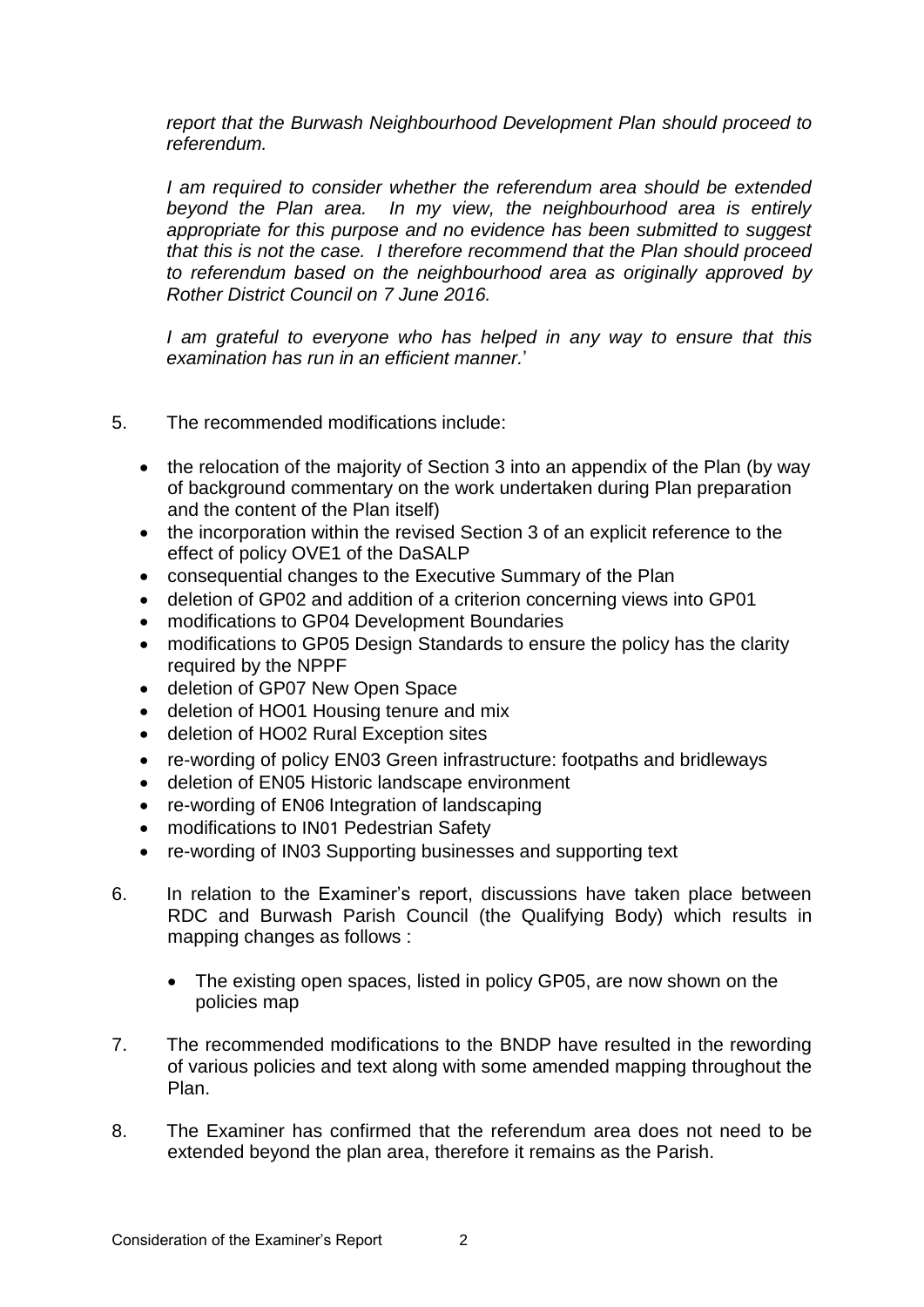# **Consideration of the Examiner's report and proposed modifications**

- 9. The Council must now consider each of the Examiner's recommendations. It is not obliged to accept them but should be aware that the purpose of the examination is to provide independent scrutiny by a duly qualified person. The legislative position<sup>1</sup> is that the Local Planning Authority can only make modifications post-examination if it considers them necessary to meet the 'basic conditions', be compatible with Convention rights, accord with relevant Regulations or to correct errors. Also, in this event, further consultation and potentially a further examination would be required.
- 10. For reference, the 'basic conditions' relate to the need to:
	- have regard to national policies and advice
	- contribute to sustainable development
	- be in general conformity with the development plan's strategic policies
	- not breach or otherwise be incompatible with EU obligations
- 11. Overall, it is believed that the Examiner has undertaken a fair and robust examination of the submitted Neighbourhood Plan, properly considering all duly-made representations.
- 12. It is noted that the Examiner has taken the view that, as modified, the BNDP would meet basic conditions, particularly general conformity with the Core Strategy.

-

<sup>1</sup> Paragraph 12(6) of the Schedule 4B of the Town and Country Planning Act 1990, as amended by the Localism Act 2011, and the Planning and Compulsory Purchase Act 2004 (as amended).